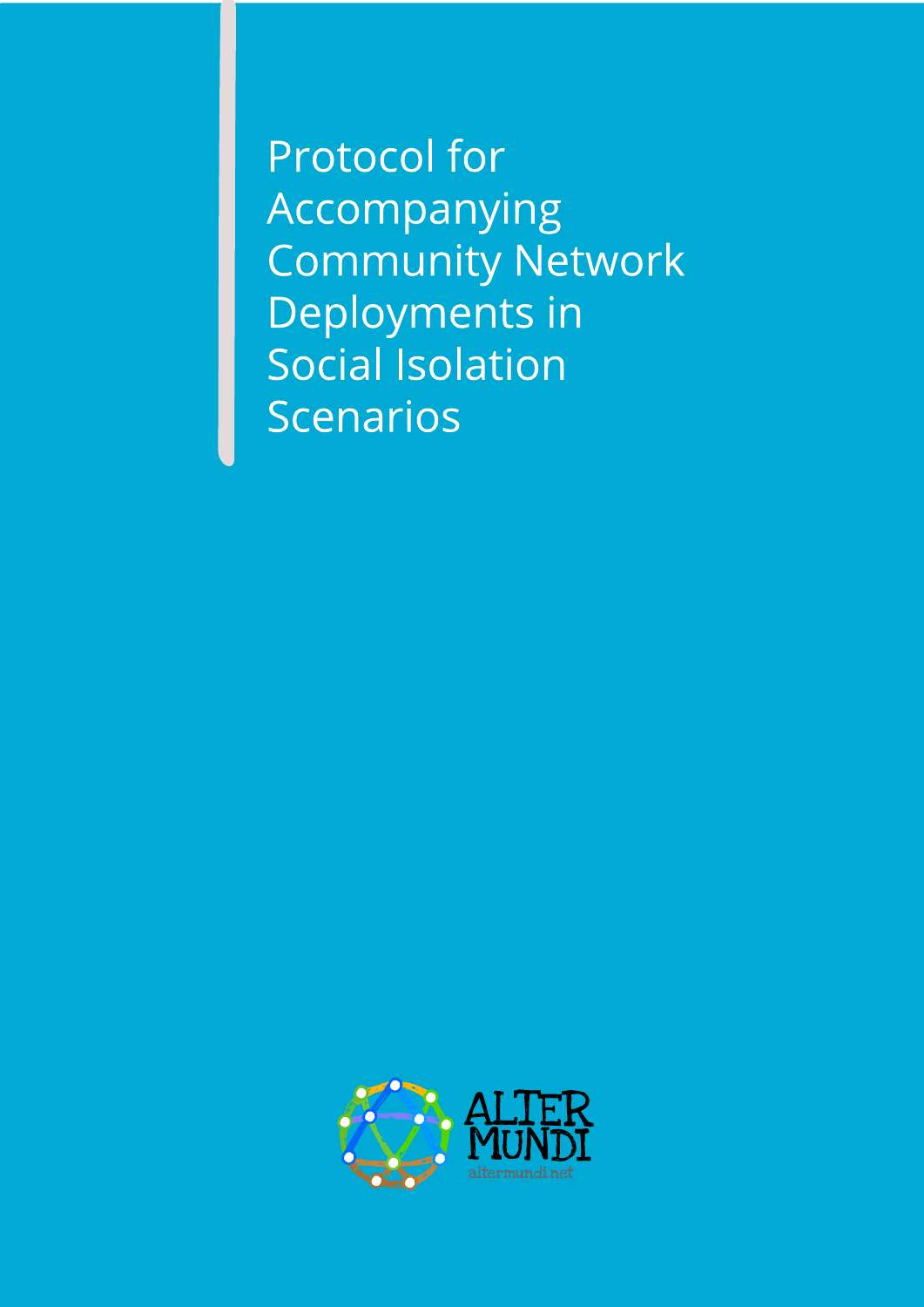# **Protocol for Accompanying Community Network Deployments in Social Isolation Scenarios**

# **Objective**

This protocol proposes a series of steps to co-create, in times of mandatory social isolation, a Community Internet Network with neighbors in the community.

# **Introduction**

We understand that the current situation of preventive isolation shows that connectivity and access to the Internet is a basic need for individuals and communities to develop a dignified life. At this time, the inequality between those who have Internet in their homes and those who do not has an influence on the exercise of rights and the development of daily activities that range from doing homework, carrying out procedures, accessing health consultations and a number of activities that are developed virtually to sustain life.

At AlterMundi we have been promoting a methodology for the deployment of Community Networks that we call Semilleros. These are training and work sessions that materialize the birth of Community Networks, co-created by the communities themselves, starting their process of sovereignty in digital communication from the technological appropriation. Some records of these experiences:

- Semillero de Redes Comunitarias en la comunidad de Cherán K´eri, Michoacán, México. [\(https://www.youtube.com/watch?v=PyN8n94ROyE\)](https://www.youtube.com/watch?v=PyN8n94ROyE)
- Semillero de Redes Comunitarias de Traslasierra, Las Calles, Córdoba, Argentina. [\(https://www.youtube.com/watch?v=\\_EMmU707-v4\)](https://www.youtube.com/watch?v=_EMmU707-v4)

The following protocol is an adaptation of the Community Network Seedbeds model to the current context of social isolation by COVID-19, transforming several face-to-face activities into virtual ones and minimizing physical interaction and circulation, while remaining a collective construction.

Community Networks are also possible in scenarios of social isolation. Their role, in addition to connectivity, is to collaborate in keeping alive the community social fabric from the digital territory.

# **Protocol**

## **Organizing the communication**

A coordinating committee for the deployment, of 2 or more members of the community, that will energize the different stages of work.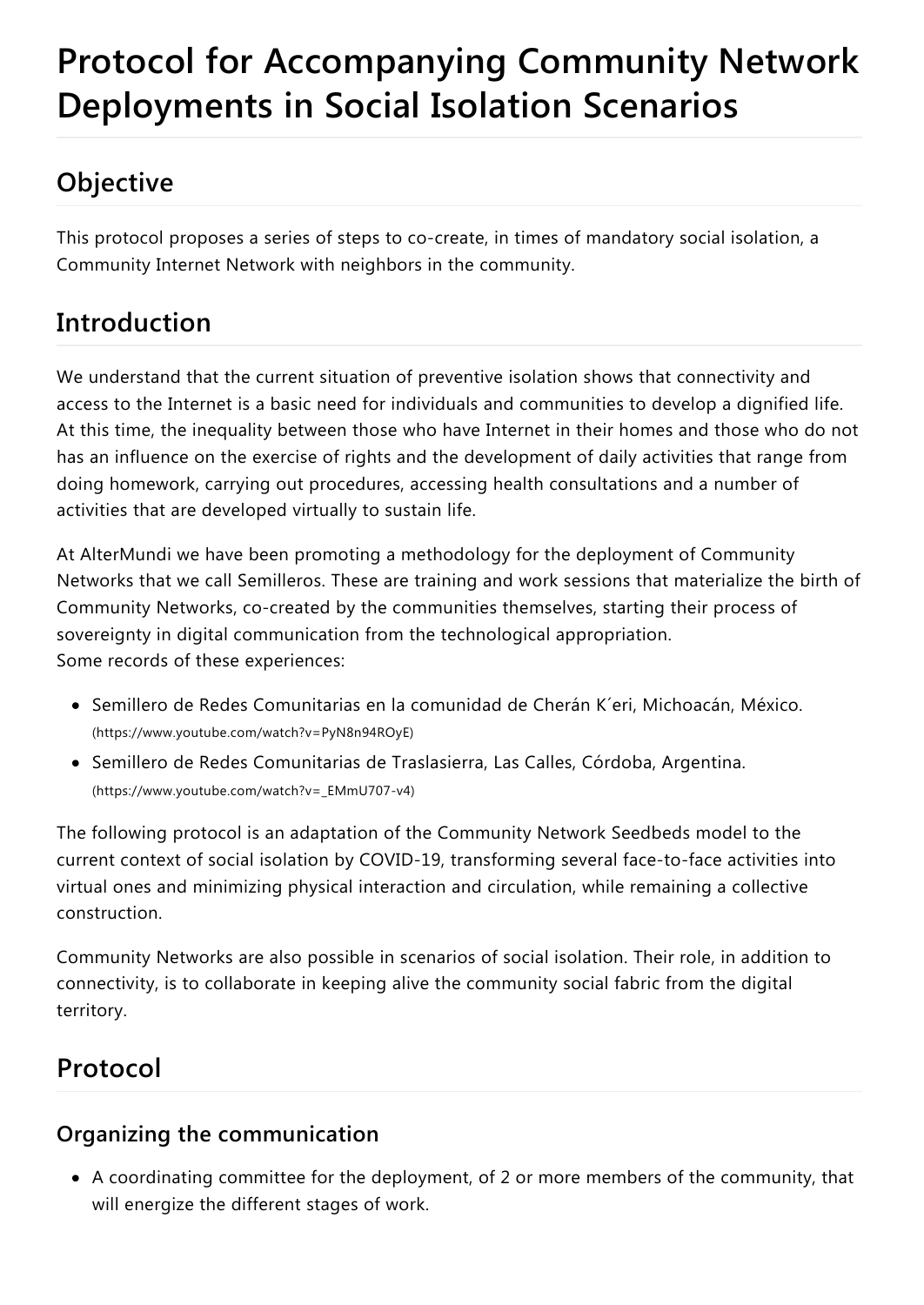- A virtual and accessible communication channel for the communication between the neighbours of the community. For example a group of whatsapp for its universality. For convenience, we will call it from now on "the group".
- We think of those people who do not have access to virtual communication, because they have no signal or some other reason, and try to include them.
- Funds are made available so that the neighbors can charge mobile credit to communicate.

## **Mapping**

At this stage of the work, the neighbors identify the geographical and social territory, recognizing where the houses are, the buildings of interest such as schools and community centers, the topology of the terrain and other characteristics to be taken into account for the layout of the network. The objective is to choose where the first nodes of the network will be located, responding to the needs of the community.

- We share among the neighbors the booklet of "Mapping a Community Network" (http://docs.altermundi.net/P%C3%A1ginaInicial? [action=AttachFile&do=get&target=Participatory+mapping+of+the+libre+community+network.pdf\)](http://docs.altermundi.net/P%C3%A1ginaInicial?action=AttachFile&do=get&target=Participatory+mapping+of+the+libre+community+network.pdf) (Spanish (http://docs.altermundi.net/P%C3%A1ginaInicial? action=AttachFile&do=get&target=Mapeo+of+a+Network+Free+and+Community.pdf)) that addresses this activity and the tasks to be performed collectively. Also the video that complements this booklet of Collaborative Mapping of a Free and Community Internet Network [\(https://www.youtube.com/watch?v=jkKni5LKMJ8\)](https://www.youtube.com/watch?v=jkKni5LKMJ8)
- Each person makes a sketch that includes a graphic description of their house and the surroundings, mentions with which other houses they have direct visibility and the characteristics of their mounting point.
- Each person shares to the group a photo of their individual sketch and the GPS location of their house.
- The coordinating committee compiles all the individual sketches on a general map, visualizing possible links for the deployment of the network. This can be done using link mapping tools such as Link [\(https://link.ui.com/\)](https://link.ui.com/) or simply by drawing it on a poster.
- The coordinating committee, with the support of AlterMundi, analyzes what would be the best initial topology for the network, responding to the needs of the community and the feasibility of deployment.
- The coordinating committee shares the proposal of network topology with the neighbors by the group and it is discussed collectively.
- To corroborate the line of sight of the proposed nodes, a schedule can be coordinated to climb the roofs and place colored fabrics where the nodes would be installed.
- The network topology to be adopted in this initial stage is defined.

## **Pre-mounting preparation**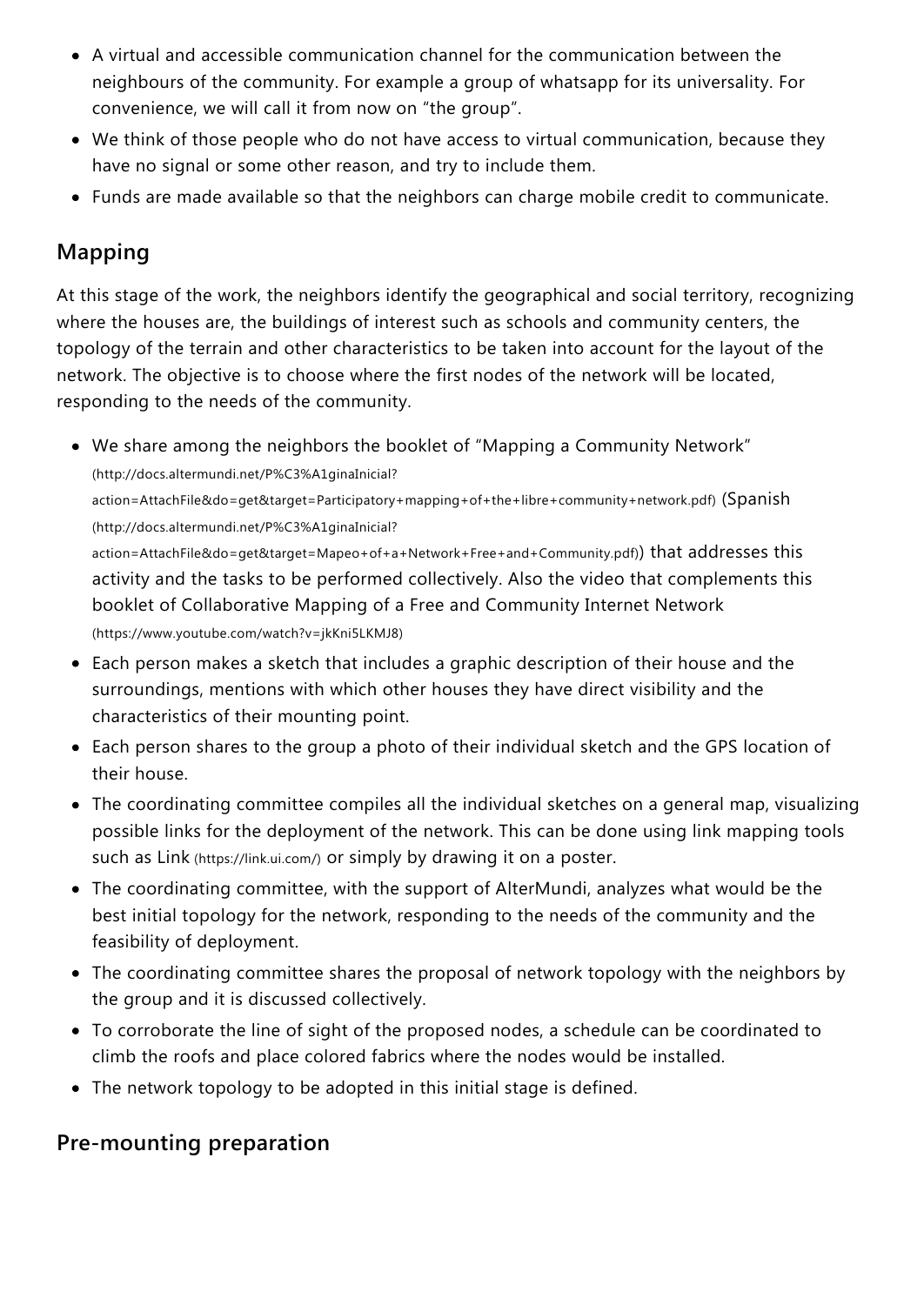In this stage, the neighbors are trained in how to assemble a LibreRouter node. They get all the necessary materials and tools and we organize the assembly schedule. The objective of this stage is to prepare for the deployment of the Community Network.

The training booklet "Assembly of a LibreRouter Node (Spanish)"

(http://docs.altermundi.net/P%C3%A1ginaInicial?

[action=AttachFile&do=get&target=Montaje+de+un+Nodo+LibreRouter.pdf\)](http://docs.altermundi.net/P%C3%A1ginaInicial?action=AttachFile&do=get&target=Montaje+de+un+Nodo+LibreRouter.pdf), that explains in detail the materials, tools and requirements for the assembly of the LibreRouter node, is shared with the neighbors. It is also important to watch the video of "Mounting a node on the wall" [\(https://https://youtu.be/c-VX6YRBVLY\)](https://https//youtu.be/c-VX6YRBVLY) to complement information and have greater clarity of the work to be done and what is necessary for its preparation.

- Each person makes a drawing of how the installation of their node would be and shares it with the group. Guided by the booklet, they also specify the materials and tools they consider necessary for the installation of their node.
- The coordinating committee systematizes the information and writes the purchase list of materials and tools with the accompaniment and supervision of AlterMundi.
- A Materials Manager is appointed. Th person who will receive the tools and materials at home, will organize and then distribute them. It is important to have a vehicle.
- A person in charge of LibreRouters is appointed (LibreRouter Manger). This person will receive the LibreRouter kits from AlterMundi.
- With the support of AlterMundi the LibreRouters Manager will do the initial configuration of all the kits and labeled with the name of the family to which it will be assigned. The configuration will be done based on the documentation "How to configure the nodes with the LimeApp" (https://) (No previous knowledge required)
- The coordinating committee purchases network materials and tools (ethernet crimper, network cable reel, tokens, fonts, internal routers, etc.) from a supplier who delivers to the location.
- The purchase of hardware and fastening materials (pipes, fastening elements, spout omegas, screws, drill bits, etc.) is made in one go at a nearby hardware store.
- All the purchased supplies will be delivered at the Materials Manager's place.
- The Materials Manager assembles The Toolbox, with all the tools that will be used for mounting the mesh nodes. This person will follow the protocol for sterilizing the tools.
- The LibreRouter Manager sterilize the LibreRouter kits, which are already configured and labeled for each family and takes them to the Materials Manager.
- The Materials Manager groups together the materials for each node.
- A deployment schedule is made so that The Toolbox will travel from home to home and the community can virtually accompany the person who is assembling his/her node.

# **Mounting**

This sections describes the mounting of the network nodes

The Materials Manager takes and delivers everything necessary for the assembly to the neighbor's house.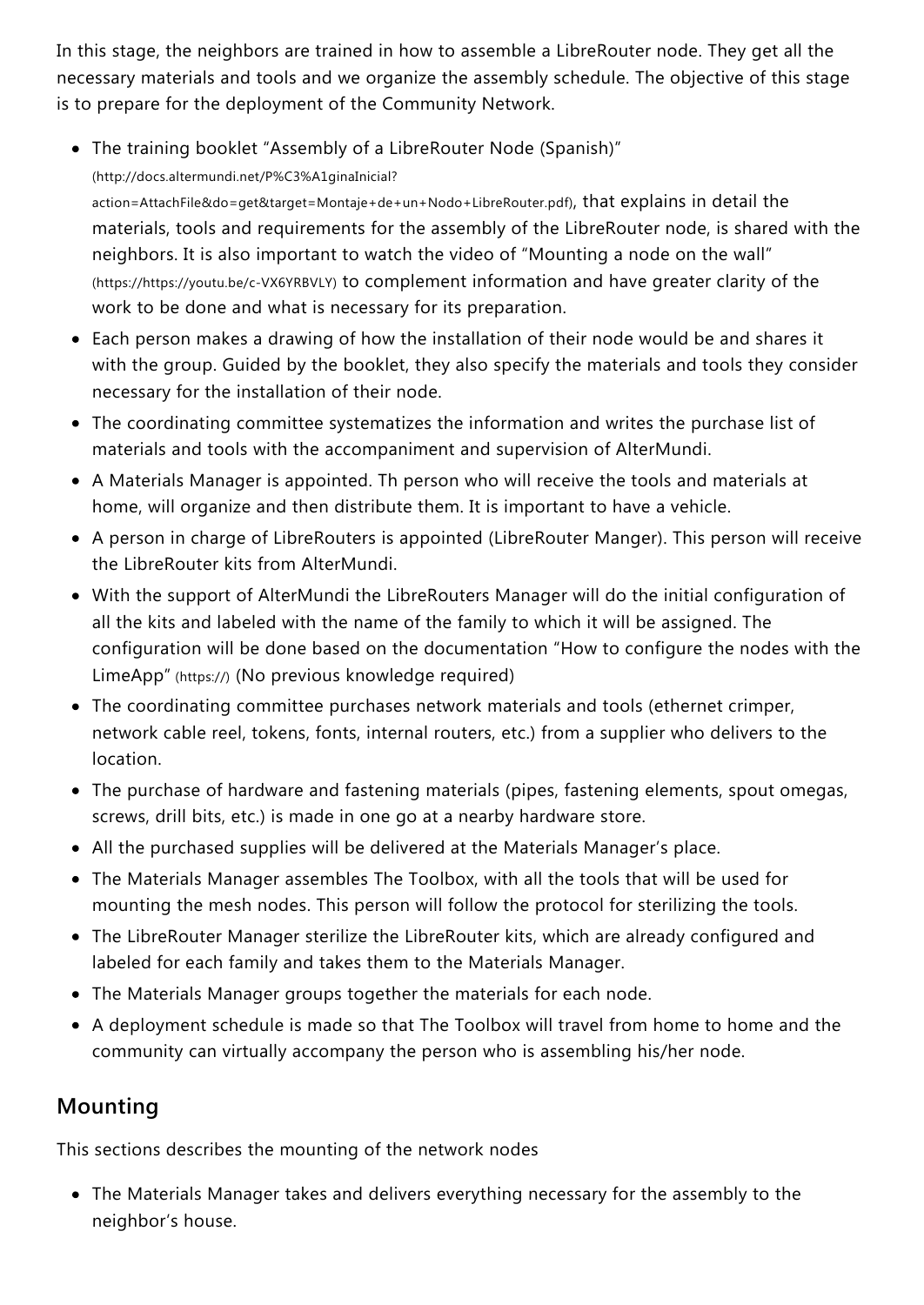- The neighbor sterilizes the materials and tools.
- The neighbor checks that everything necessary for the installation is present.
- The family installs the structure of the LibreRouter node (the wired pipe, and its tensors if necessary).
- The family performs the installation of the LibreRouter.
- The family goes through the installation checklist in the assembly manual.
- The family aligns the LibreRouter antennas with the neighboring nodes, based on the video "How to use the LimeApp Alignment Tool".
- During the installation the family can share photos and consultations to the group and the rest of the community can give support and advice.
- The family gathers all the materials and tools and sterilizes them.
- At the end of the installation the Materials Manager picks up the toolbox and takes it to the next shift of the Schedule.
- This Mounting Protocol is repeated for the rest of the nodes.

### **Virtual Wrap up Day**

Neighbors share to the group things learned, what they liked and what they didn't like, anecdotes, photos, videos, etc. This is an important opportunity to share knowledge, doubts, concerns and to continue planning the community network among all.

# **Conclusion**

This protocol proposes a series of steps to achieve the deployment of a Community Network in times of isolation, which minimizes the movement and physical interaction of people to only:

- A Materials Manager who must distribute the necessary materials and tools to each house in his or her vehicle.
- A person in charge of the LibreRouters who must take the them already configured to the house of the Materials Manager.

The rest of the tasks are developed in each of the houses with the members of the family group and the logistics are organized virtually.

# **Annex**

### **List of Tools and Materials**

### **Kits LibreRouter**

Each LibreRouter Kit consists of:

• 1 LibreRouter